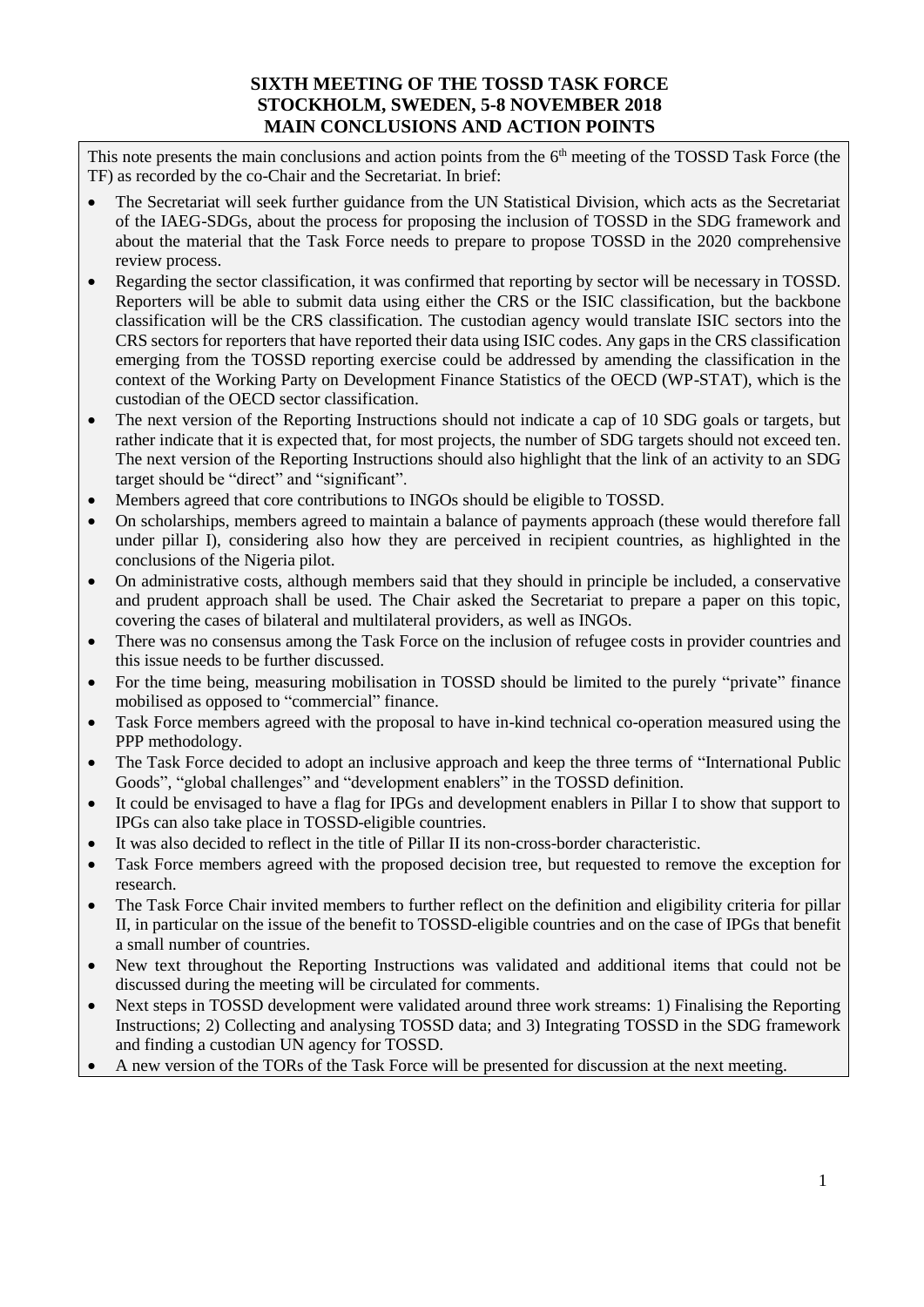| $\overline{1}$ . | <b>Introduction and welcome</b>                                                                                                                                                                                                                                                                                                                                                                                                                                                                                                                                                                                                                                                                                                                                                                                                                                                         |
|------------------|-----------------------------------------------------------------------------------------------------------------------------------------------------------------------------------------------------------------------------------------------------------------------------------------------------------------------------------------------------------------------------------------------------------------------------------------------------------------------------------------------------------------------------------------------------------------------------------------------------------------------------------------------------------------------------------------------------------------------------------------------------------------------------------------------------------------------------------------------------------------------------------------|
|                  | The Chair thanked Sweden for hosting the sixth meeting of the TOSSD Task Force (TF), as well as<br>all participants for their attendance.                                                                                                                                                                                                                                                                                                                                                                                                                                                                                                                                                                                                                                                                                                                                               |
| $\overline{2}$ . | TOSSD and the SDG indicators, including conclusions from interactions with the IAEG-SDGs                                                                                                                                                                                                                                                                                                                                                                                                                                                                                                                                                                                                                                                                                                                                                                                                |
|                  | The summary and action points under this item cover:<br>The session to prepare the TF interactions with the IAEG-SDGs held on 5 November;<br>The outcomes of the TOSSD side-event at the IAEG-SDGs that took place on 6<br>November;<br>The presentation of key points in the IAEG-SDGs discussion on the 2020 comprehensive<br>review of SDG indicators as recorded by the Secretariat.                                                                                                                                                                                                                                                                                                                                                                                                                                                                                                |
|                  | The preparation session aimed to discuss the TF approach for integrating TOSSD in the SDG<br>framework and to sharpen the key messages to convey during the various interactions planned between<br>the TF and the IAEG-SDGs. It covered:                                                                                                                                                                                                                                                                                                                                                                                                                                                                                                                                                                                                                                               |
|                  | Lessons learnt from earlier interactions with the IAEG-SDGs, and a draft presentation on<br>$\bullet$<br>the TOSSD methodology to this group on 6 November;<br>Options for proposing to feature TOSSD in the SDG global indicator framework;<br>Division of labour among TF members to socialise TOSSD with various IAEG-SDGs<br>members.                                                                                                                                                                                                                                                                                                                                                                                                                                                                                                                                               |
|                  | On the options proposed for integrating TOSSD in the indicator framework, TF members' reactions<br>included:                                                                                                                                                                                                                                                                                                                                                                                                                                                                                                                                                                                                                                                                                                                                                                            |
|                  | Creating a new indicator based on TOSSD for target 17.3 (option 1 of the issues paper)<br>$\bullet$<br>would be logical as TOSSD is being developed exactly for the purpose of measuring flows<br>in support of the SDGs. However, given that the IAEG-SDGs had earlier pushed back on<br>creating any additional indicators, this entry point seemed difficult.<br>Instead, TOSSD could be proposed as an additional data source for several existing<br>indicators (option 2 of the issues paper). A "path of least resistance" could be to propose<br>using TOSSD to complement the data sources of the indicators, and not to propose to<br>change indicators that relate to ODA+OOF. OECD, as a custodian agency of some of<br>these indicators, could present amendments to its metadata to include references to<br>TOSSD.                                                       |
|                  | The proposal to the IAEG-SDGs could be a combination of options 2 and 3; the latter<br>proposes to integrate TOSSD in the SDG monitoring framework as a medium-term<br>statistical input, with a view to seeking a broader recognition of TOSSD in the longer<br>term.<br>The TF should be careful not to propose TOSSD as a replacement to indicators currently<br>٠<br>classified as tier 1. TOSSD is likely to be tier 2, and the IAEG-SDGs will not accept to<br>downgrade indicators. It would be more tactical and better perceived to use TOSSD to<br>upgrade tier 3 indicators (even where OECD is not custodian).                                                                                                                                                                                                                                                              |
|                  | There is a progress review of indicators planned for 2020 (see description of process and<br>timeline below) which should give the opportunity to propose TOSSD for consideration<br>by the IAEG-SDGs and the UN Statistical Commission (UN StatCom).                                                                                                                                                                                                                                                                                                                                                                                                                                                                                                                                                                                                                                   |
|                  | TF members further commented that the presentation to the IAEG-SDGs should focus on illustrating<br>the existing gap in the indicator framework that TOSSD could fill in; the current focus on ODA, or<br>$ODA + OOF$ , is too narrow as it misses the private sector dimension and is therefore at odds with the<br>call of the 2030 Agenda to mobilise "the trillions". The current formulation of the indicators reflect<br>the time constraints that the IAEG-SDGs faced when establishing the list in 2015, but there should<br>now be some flexibility in their processes to fine-tune the framework. In addition to making the point<br>that TOSSD will provide more comprehensive and accurate data than $ODA + OOF$ , the TF should<br>emphasize that TOSSD will also be a more efficient statistical tool, as it will provide for data on all<br>official flows in one place. |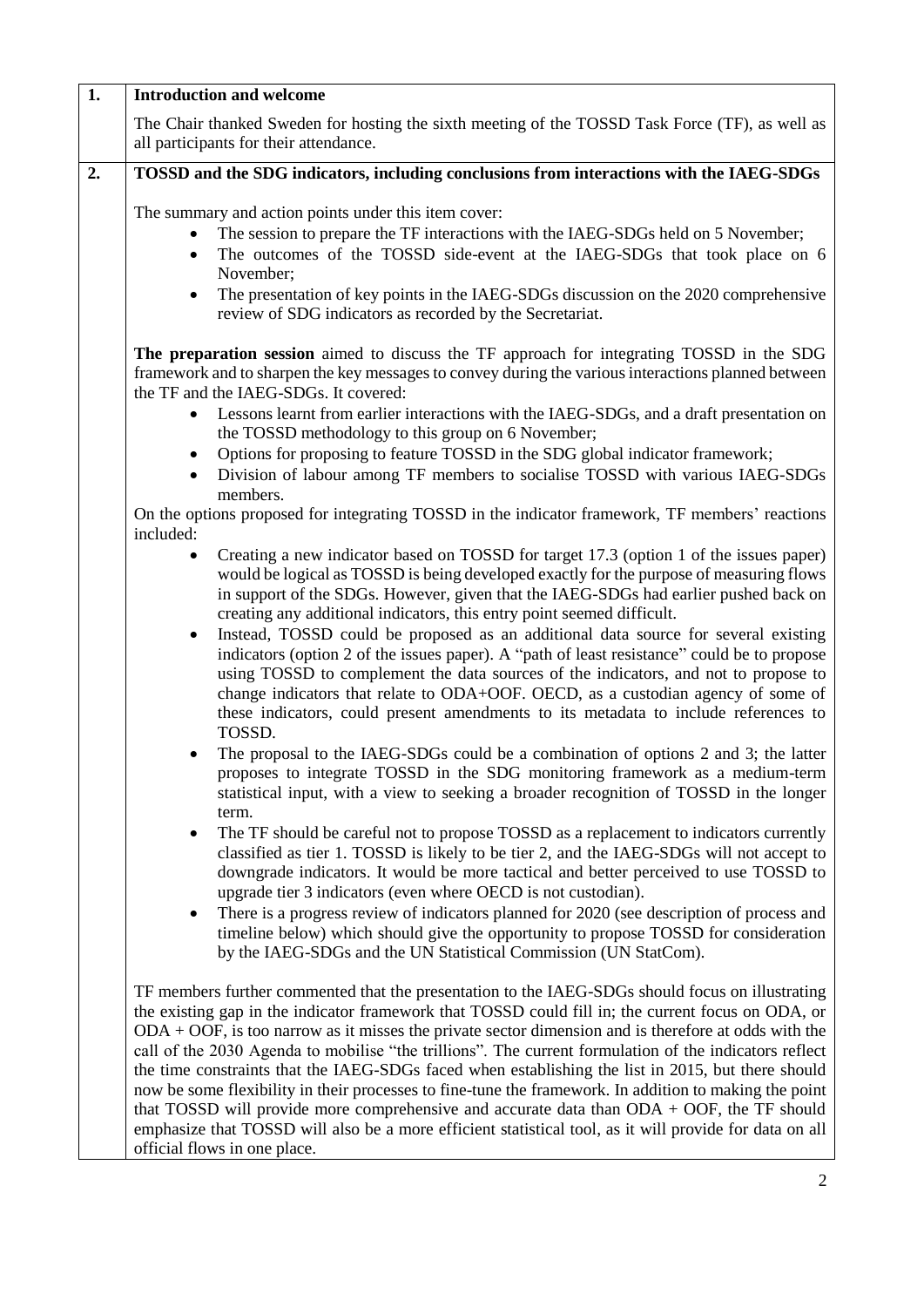The key points of the **TOSSD side-event at IAEG-SDGs** are summarised below.

- **The presentation on TOSSD was made by Pali Lehohla**, former chief statistician of South Africa.
- **The presentation triggered the following reactions, which were largely positive:**
	- **Canada** stated TOSSD would nicely fit in the 2020 comprehensive review of indicators planned by UN Stat Com. The concrete proposal could be to revise some indicators by adding TOSSD as a complementary data source. Support would need to be sought for having this item on the agenda of the UN Stat Com in March 2019.
	- o **Mexico** seconded Canada's comments and indicated that TOSSD could be addressed in the framework of the 2020 review of SDG indicators. The TOSSD methodology would however need to be further elaborated until then.
	- **Germany** stated it very much appreciated the logic of TOSSD that looks beyond ODA, but noted that only Tier 2 indicators would be for consideration in the review, and that it was not clear if TOSSD was ready for Tier 2 (e.g. does it benefit from international support?). One option could be to have TOSSD in the 2020 review (if TOSSD can already be considered Tier 2) or wait for the 2025 review; in the meantime TOSSD could also replace some currently Tier 3 indicators as a proxy.
	- o **UNODC** praised the work on TOSSD and indicated that there could be synergies with its work on illicit financial flows.
	- o **Ghana** expressed some scepticism and thought it was too early to submit TOSSD for the 2020 review, given that the methodology was not yet ready and that no good practice had emerged from the pilot studies yet.
	- o **Cameroon** was very interested but raised two points: the issue of transparency and accountability of this new measure (discrepancies between provider and recipient perspectives on amounts provided/received) and how to capture illicit financial flows within TOSSD. In response to the transparency question, the Secretariat presented slides on the mock-up TOSSD database under construction.
- **The TOSSD Task Force co-Chair, Laurent Sarazin, provided a summary of the session.** He confirmed that the Task Force is of the opinion that TOSSD is ready for Tier 2 because the Reporting Instructions will be finalised this year for Pillar I and early 2019 for Pillar II; also, pilots had been conducted and a data survey was coming up. He also noted that the Task Force needed information on what the process would be in concrete terms and what material the Task Force needed to prepare to be able to propose TOSSD in the 2020 review process.

## The **IAEG-SDGs session on the 2020 Comprehensive review of indicators** is summarised below:

- **Principles for the review:** the review is an opportunity to improve the indicator framework. It should build on investments already made and not undermine ongoing efforts. The revised framework should also not create burden on national statistical offices. Overall, there is space for improvements, but changes should be limited with the objective to maintain the existing scope and size of the framework; the focus should remain on the implementation of the framework in countries. The bottom line is to maintain the same number of indicators and not to alter significantly the framework, which is already being implemented by countries.
- **Proposed modifications to the indicators can consist of:** replacement, deletion (when the methodological development of Tier 3 indicator has stalled), refinement or adjustment. Only in exceptional circumstances, additional indicators can be considered i.e. when the existing indicators do not map the target adequately (e.g. aspects are missing) or to address emerging critical new issues.
- **Criteria:** proposed indicators must have an agreed methodology and available data, i.e. minimum tier 2 (no tier 3 will be considered).

## **Timeline:**

o Until March 2019: prepare a review framework with possible deletions, replacements, adjustments, additions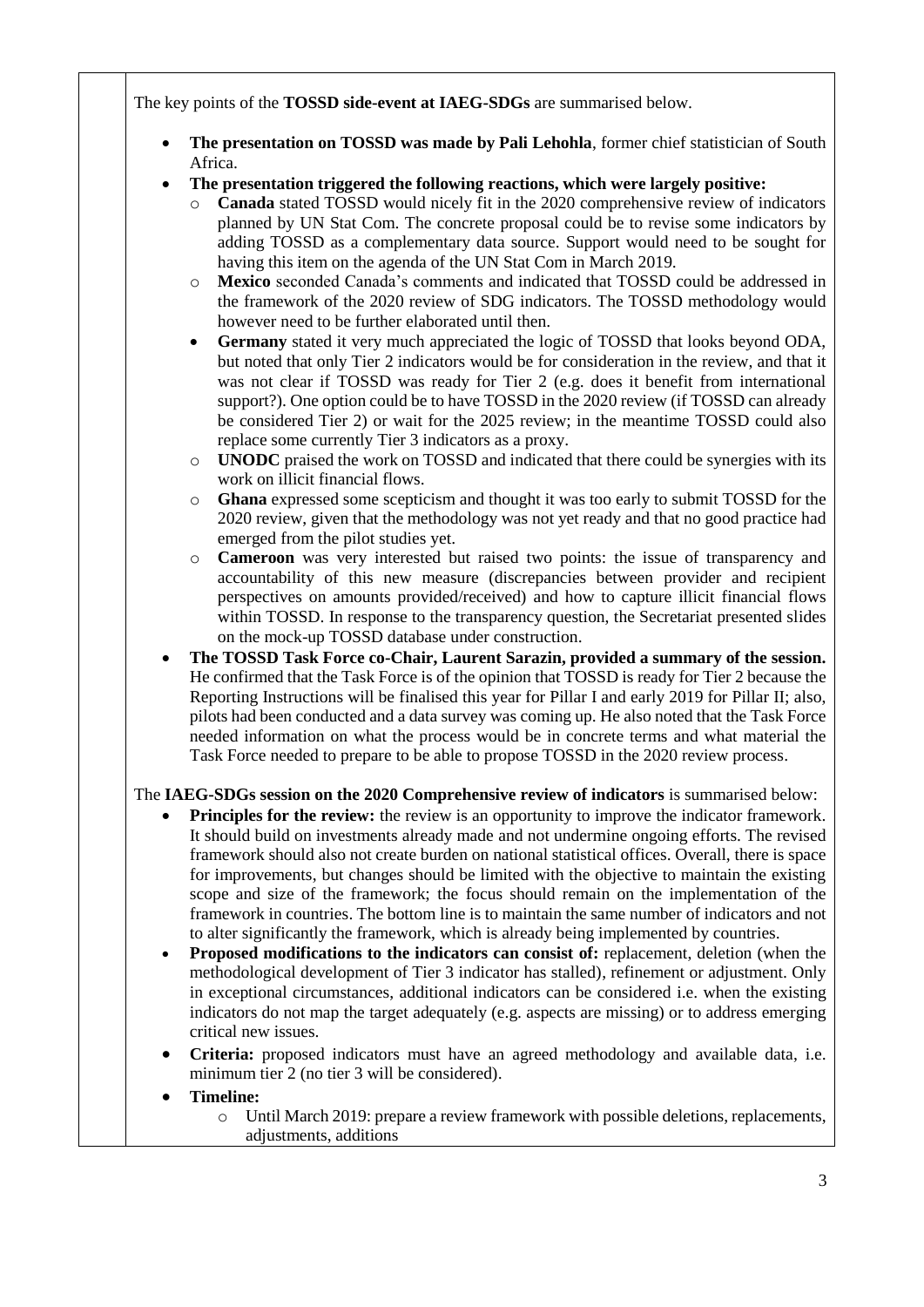|      | March/April 2019: 9th meeting of IAEG-SDGs and final progress review of Tier 3<br>$\circ$                                                                                                                    |
|------|--------------------------------------------------------------------------------------------------------------------------------------------------------------------------------------------------------------|
|      | indicators                                                                                                                                                                                                   |
|      | May/July 2019: open consultation on the preliminary review list until September 2019<br>$\circ$                                                                                                              |
|      | September/November 2019: prepare final proposal for the 2020 review for the<br>$\circ$                                                                                                                       |
|      | consideration of UN StatCom                                                                                                                                                                                  |
|      | In response to a question from the floor, the IAEG-SDGs Secretariat clarified that the UN                                                                                                                    |
|      | StatCom city groups can work on some indicators if they want, but they cannot be "custodian"                                                                                                                 |
|      | agencies", as there has to be one body that is tasked with the collection of data.                                                                                                                           |
|      | Wrap-up: the major update which came out from the various interactions with the IAEG-SDGs relates                                                                                                            |
|      | to the comprehensive review of indicators now planned for 2020. This review opens a door to make                                                                                                             |
|      | proposals to replace, delete, refine, adjust, or even, in exceptional circumstances, to add indicators                                                                                                       |
|      | (while the IAEG-SDGs' earlier clear line was that the review would be limited to a list of 37 indicators                                                                                                     |
|      | determined some years ago). The next step for the TF is to cease this opportunity, and make a proposal                                                                                                       |
|      | for TOSSD to fit in the 2020 review, possibly as a new indicator under 17.3 and/or as a replacement                                                                                                          |
|      | for a number of other indicators (preferably tier 3, see Annex of the issues paper).                                                                                                                         |
| 3.a. | Emerging TOSSD Reporting Instructions: sector/purpose codes and mapping with ISIC, as well                                                                                                                   |
|      | as the SDG focus field                                                                                                                                                                                       |
|      |                                                                                                                                                                                                              |
|      | The Secretariat presented a paper on two topics:                                                                                                                                                             |
|      | 1) A comparison of the two sector classifications that could be used as a backbone for TOSSD (ISIC                                                                                                           |
|      | and the CRS classification), and an assessment of the feasibility of transforming data submitted in one                                                                                                      |
|      | classification to the other;                                                                                                                                                                                 |
|      | 2) The modalities of implementing the SDG focus field in TOSSD.                                                                                                                                              |
|      | On the first topic (sector classification), many TF members agreed that, due to the different objectives                                                                                                     |
|      | and characteristics of the ISIC and CRS classifications, having a perfect mapping and appropriate                                                                                                            |
|      | interoperability between them remained a challenge. Most members felt that the CRS classification                                                                                                            |
|      | would be the most appropriate to use as a backbone classification for TOSSD as it is more                                                                                                                    |
|      | development-oriented. One member asked however if the CRS classification is adequate for South-                                                                                                              |
|      | South co-operation and if the use of a sector classification is really necessary given that the SDG                                                                                                          |
|      | targets will be reported. One member said that, in the broader political context, the fact that the CRS                                                                                                      |
|      | classification originated from the OECD/DAC could be problematic. Two members noted that while                                                                                                               |
|      | the CRS classification is fit for tracking ODA-eligible activities, there might be gaps to fill in the                                                                                                       |
|      | context of TOSSD, particularly for activities that are typically financed by non-concessional                                                                                                                |
|      | instruments. They also noted that the alignment between the CRS classification and the ISIC                                                                                                                  |
|      | classification could be improved. One member asked that the reporting be kept at the detailed (5-digit)                                                                                                      |
|      | level. One member suggested to discuss this topic with the UN Statistics Division.                                                                                                                           |
|      |                                                                                                                                                                                                              |
|      | The Secretariat replied that, in the first TOSSD data survey, reporters could use either classification                                                                                                      |
|      | and that their adequacy and interoperability would be further tested with real data. This exercise would<br>also inform about any gaps that would be necessary to fill. The Task Force should however decide |
|      | what classification would be used as the backbone in order to finalise the Reporting Instructions.                                                                                                           |
|      |                                                                                                                                                                                                              |
|      | The Chair summarised the following action points:                                                                                                                                                            |
|      | Reporting by sector is necessary in TOSSD.                                                                                                                                                                   |
|      | Reporters can submit data using either the CRS or the ISIC classification, but the backbone                                                                                                                  |
|      | would be in the CRS classification. The custodian agency would translate ISIC reporting into                                                                                                                 |
|      | CRS for reporters that have submitted their data in ISIC.                                                                                                                                                    |
|      | Any gaps in the CRS classification emerging from the TOSSD reporting exercise could be                                                                                                                       |
|      | addressed by amending the classification in the context of the Working Party on Development                                                                                                                  |
|      | Finance Statistics of the OECD (WP-STAT), which is the custodian of the OECD sector                                                                                                                          |
|      | classification.                                                                                                                                                                                              |
|      | The Reporting Instructions (section 4.3) should indicate that "reporters can submit data either                                                                                                              |
|      | in ISIC or CRS and that data will be eventually converted to the CRS classification by the                                                                                                                   |
|      | Secretariat".                                                                                                                                                                                                |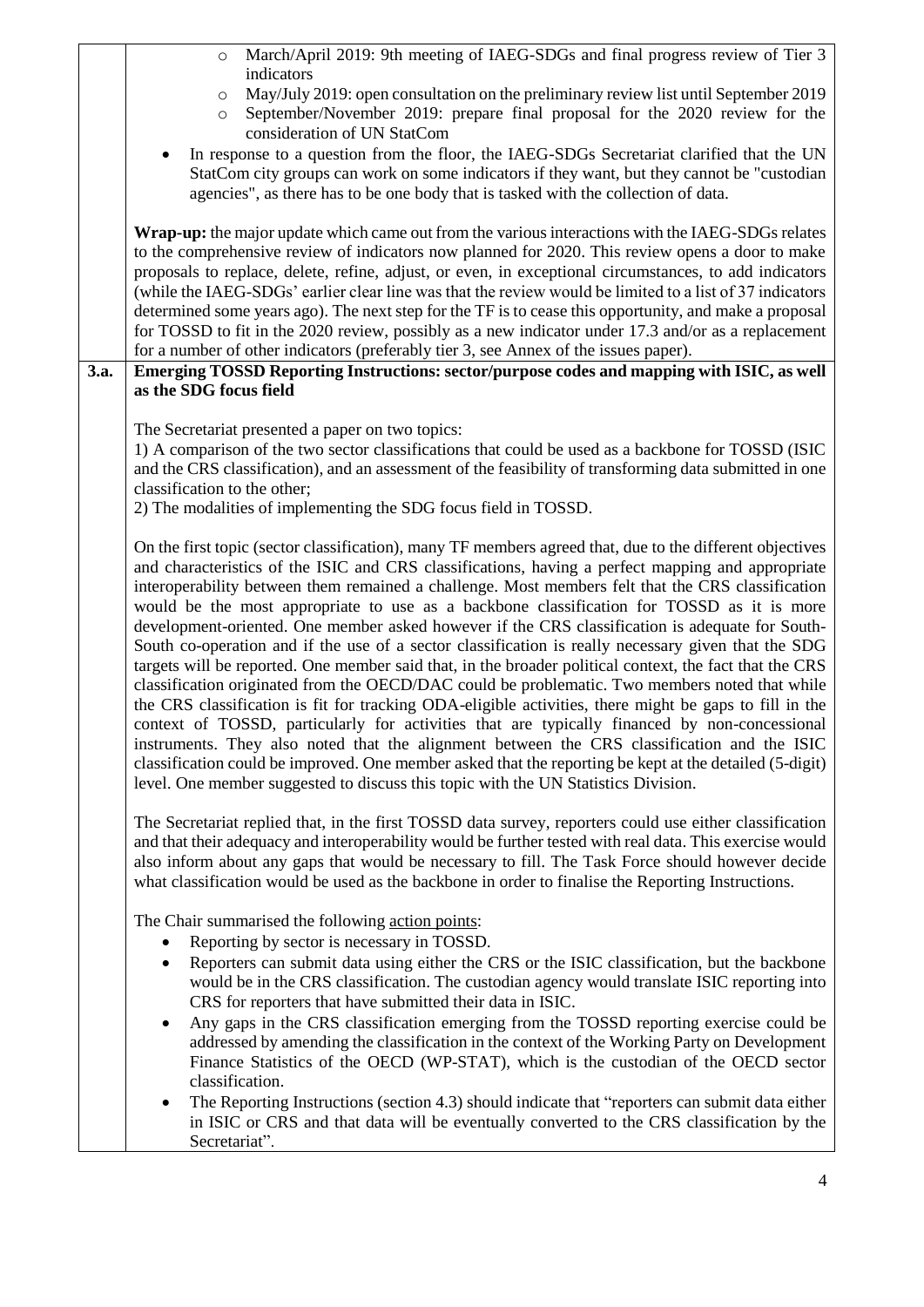|      | On the second topic (the SDG focus field), many TF members agreed with the language proposed in<br>the paper. Several members commented on the maximum number of targets or goals that could be<br>reported, indicating that ten as a maximum may be perceived as arbitrary. There was however broad<br>agreement within the Task Force that reporters should try to limit the number of goals and targets<br>reported. One member indicated that, for the foreseeable future, they will only report at the goal level.<br>Another member commented that the link to an SDG target is an eligibility criteria for TOSSD, and<br>that reporting on goals should be an exception, especially as many goals are vague. Another member<br>invited to reflect on how the TOSSD data on the SDG focus shall be presented. One member invited<br>to reflect on the impact that the projects have in the target country, as a guidance for reporting. |
|------|-----------------------------------------------------------------------------------------------------------------------------------------------------------------------------------------------------------------------------------------------------------------------------------------------------------------------------------------------------------------------------------------------------------------------------------------------------------------------------------------------------------------------------------------------------------------------------------------------------------------------------------------------------------------------------------------------------------------------------------------------------------------------------------------------------------------------------------------------------------------------------------------------------------------------------------------------|
|      | The Chair summarised the following action points:<br>The next version of the Reporting Instructions should not indicate a cap of 10 SDG goals or<br>targets, but rather that it is expected that, for most projects, the number of SDG targets<br>indicated should not exceed ten.<br>The next version of the Reporting Instructions should also highlight that the link of an activity<br>$\bullet$<br>to an SDG target should be "direct" and "significant".                                                                                                                                                                                                                                                                                                                                                                                                                                                                                |
| 3.b. | Emerging TOSSD Reporting Instructions: modalities, financial instruments and Islamic<br>finance, concessionality                                                                                                                                                                                                                                                                                                                                                                                                                                                                                                                                                                                                                                                                                                                                                                                                                              |
|      | The Secretariat presented a proposal for a possible taxonomy of modalities of development co-<br>operation (e.g. budget support, project-type interventions), frameworks of collaboration (such as<br>South-South co-operation or triangular co-operation) and financing arrangements (such as blended<br>finance).                                                                                                                                                                                                                                                                                                                                                                                                                                                                                                                                                                                                                           |
|      | The discussion concentrated on the comprehensiveness and adequacy of the proposed taxonomies, and<br>on the inclusion of certain flows, and in which pillar.                                                                                                                                                                                                                                                                                                                                                                                                                                                                                                                                                                                                                                                                                                                                                                                  |
|      | One member suggested to add "bi-directional" co-operation alongside South-South co-operation.                                                                                                                                                                                                                                                                                                                                                                                                                                                                                                                                                                                                                                                                                                                                                                                                                                                 |
|      | A few members asked if the framework of collaboration and financing arrangement should have a<br>default value in case no category is chosen. The Secretariat responded that these fields have been<br>designed to provide an opportunity to highlight some relevant characteristics of the activity but do not<br>need to be reported for all activities. On some of these categories, such as norms and knowledge<br>creation activities, further work is needed to specify the relevant boundaries of eligibility and whether<br>these activities would fall under pillar I or II of TOSSD.                                                                                                                                                                                                                                                                                                                                                |
|      | A few members highlighted the importance of staying as close as possible to a balance of payments<br>approach to distinguish activities in pillar I and pillar II. Members also exchanged views on the issue<br>of in-donor costs, their possible inclusion in TOSSD, and their inclusion in pillar I or II.                                                                                                                                                                                                                                                                                                                                                                                                                                                                                                                                                                                                                                  |
|      | TF members agreed that core-contributions to international NGOs should be eligible to TOSSD, and<br>that given that these institutions would not report to TOSSD there is no risk of double counting. Some<br>members viewed these contributions, if they were not directly linked to projects, as pillar II items<br>while others thought they would fit in pillar I under unspecified recipients. The Chair summarised that<br>they should be included in pillar I if a recipient could be identified, in pillar II if a global challenge /<br>global public good could be identified.                                                                                                                                                                                                                                                                                                                                                      |
|      | On scholarships, members agreed to maintain a balance of payments approach (so these would fall<br>under pillar I), particularly also considering how they are perceived in recipient countries, as<br>highlighted in the conclusions of the Nigeria pilot.                                                                                                                                                                                                                                                                                                                                                                                                                                                                                                                                                                                                                                                                                   |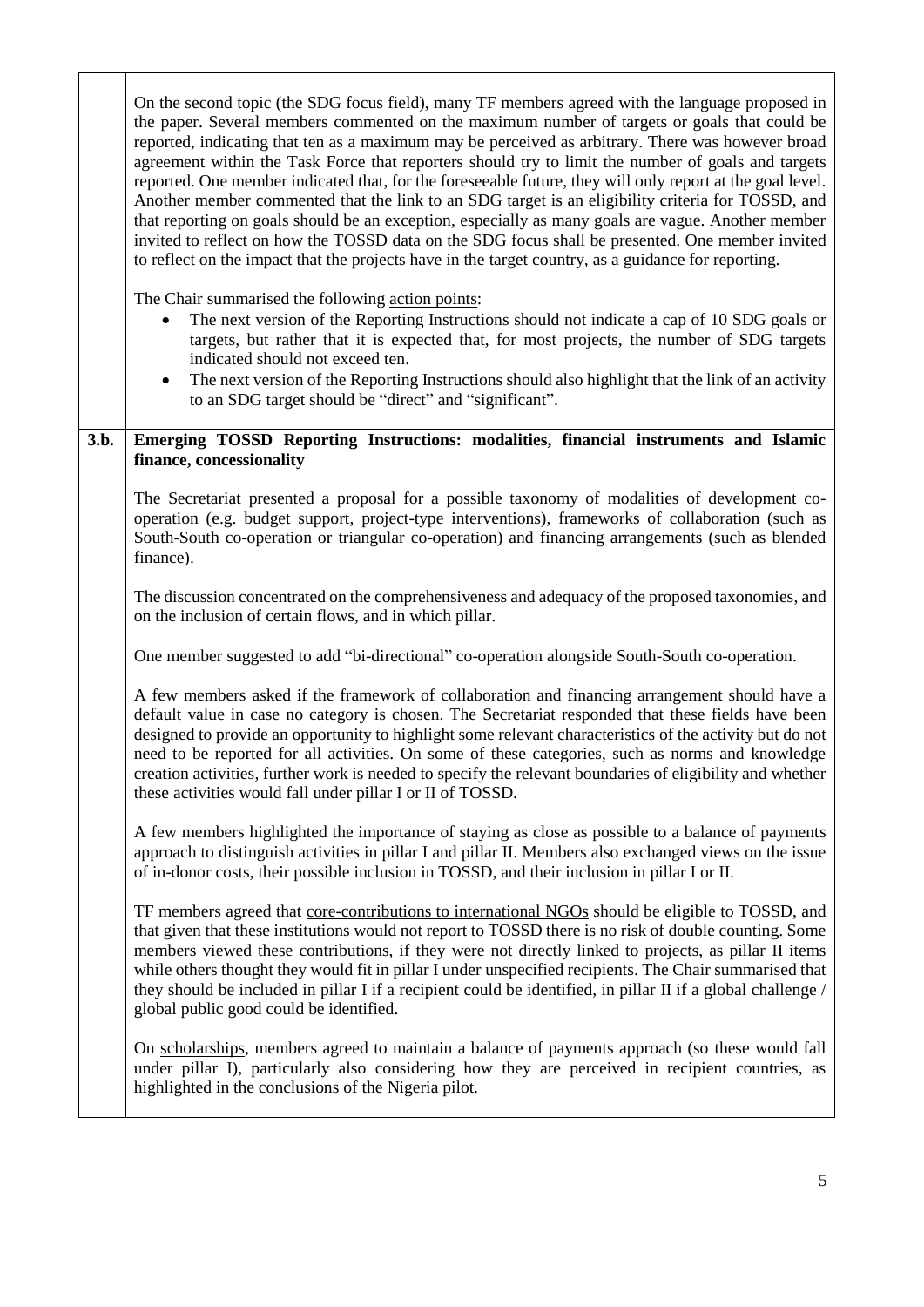|      | On administrative costs, although members said that in principle they should be included, a<br>conservative and prudent approach shall be used. The Chair asked the Secretariat to prepare a paper<br>on this topic, covering the cases of bilateral and multilateral providers, as well as INGOs.                                                                                                                                                                                                                                                                                                                                                                                                                                                                                                                                                                                                                                                                                                                                                                                                                                                                                                                 |
|------|--------------------------------------------------------------------------------------------------------------------------------------------------------------------------------------------------------------------------------------------------------------------------------------------------------------------------------------------------------------------------------------------------------------------------------------------------------------------------------------------------------------------------------------------------------------------------------------------------------------------------------------------------------------------------------------------------------------------------------------------------------------------------------------------------------------------------------------------------------------------------------------------------------------------------------------------------------------------------------------------------------------------------------------------------------------------------------------------------------------------------------------------------------------------------------------------------------------------|
|      | On <u>development awareness</u> , two members recalled that given the universality of the 2030 Agenda,<br>there will be activities carried out for domestic SDG awareness alongside activities for traditional<br>"development awareness". One member indicated that the former should not be eligible to TOSSD<br>and should be separated from the latter.                                                                                                                                                                                                                                                                                                                                                                                                                                                                                                                                                                                                                                                                                                                                                                                                                                                        |
|      | On in-donor refugee costs – the Chair recalled that there had been no consensus among the Task Force<br>in Ghana on the inclusion of in-donor refugee costs, and that this issue needs to be further discussed.<br>The Chair also recalled that, in this case, applying a strict balance of payments logic, which would<br>assign these activities to pillar I, might not be feasible.                                                                                                                                                                                                                                                                                                                                                                                                                                                                                                                                                                                                                                                                                                                                                                                                                             |
| 3.c. | <b>Emerging TOSSD Reporting Instructions: measuring mobilisation</b>                                                                                                                                                                                                                                                                                                                                                                                                                                                                                                                                                                                                                                                                                                                                                                                                                                                                                                                                                                                                                                                                                                                                               |
|      | The Secretariat presented text to better define the scope of the measure of mobilisation in the Reporting<br>Instructions, in particular to clarify what the terms "mobilisation" and "private" refer to. Additional<br>instructions were suggested in relation to the project boundaries, the point of measurement and the<br>methodology to be used to calculate each provider's share of amounts mobilised (as a means to avoid<br>double counting when multiple actors and instruments interact).                                                                                                                                                                                                                                                                                                                                                                                                                                                                                                                                                                                                                                                                                                              |
|      | Task Force members were invited to reflect and share views in small groups on the issues above, as<br>well as on how a unique identifier for each project could be operationalised in practice:                                                                                                                                                                                                                                                                                                                                                                                                                                                                                                                                                                                                                                                                                                                                                                                                                                                                                                                                                                                                                    |
|      | Regarding the operationalisation of a unique project identifier, Task Force members generally<br>agreed that it was doable, but not easy to implement. It was agreed to address this issue again<br>at the next Task Force meeting.<br>Task Force members supported the proposed definition of "mobilisation" (i.e. which implies<br>$\bullet$<br>direct causal link between the<br>official<br>and<br>that a<br>private investment be<br>demonstrated/documented), as well as the suggested instructions to identify the appropriate<br>point of measurement and project boundaries (using a list of pre-defined leveraging                                                                                                                                                                                                                                                                                                                                                                                                                                                                                                                                                                                       |
|      | instruments).<br>By contrast, views were diverging on the nature of the financing to be captured through the<br>$\bullet$<br>mobilisation measure: from purely private finance (i.e. from entities owned for more than 50%<br>by the private sector) to commercial finance (i.e. from all entities following a for-profit<br>investment logic). While some Task Force members highlighted the relevance of broadening<br>the scope of the measure to commercial resources mobilised in the context of the 2030 agenda,<br>some others expressed concerns regarding the risk of double counting with flows already<br>captured under the official flow category (in particular since flows from publicly-owned<br>enterprises will be included. They also challenged the narrative in the TOSSD context of<br>"public interventions mobilising other public finance". One member suggested to start with a<br>clear division between official and private flows but allow adjustment as work progresses<br>toward harmonisation between the OECD and MDB approaches.<br>The Chair concluded that, for the time being, measuring mobilisation in TOSSD should be limited to<br>the purely private finance mobilised. |
| 3.d. | Emerging TOSSD Reporting Instructions: measuring methods of technical co-operation,<br>reporting cycle and data collection                                                                                                                                                                                                                                                                                                                                                                                                                                                                                                                                                                                                                                                                                                                                                                                                                                                                                                                                                                                                                                                                                         |
|      | During this session, members were invited to decide on the methodology to monetise in-kind technical<br>co-operation in TOSSD (using a Purchasing Power Parity $-$ PPP $-$ factor and/or a standard salary<br>table). Members were also invited to review the proposed text to be included in the TOSSD Reporting<br>Instructions accordingly.<br>Task Force members agreed with the proposal to have in-kind technical co-operation<br>measured using the PPP methodology, taking into account that the TOSSD data collection<br>exercise will be an opportunity to test that methodology.                                                                                                                                                                                                                                                                                                                                                                                                                                                                                                                                                                                                                        |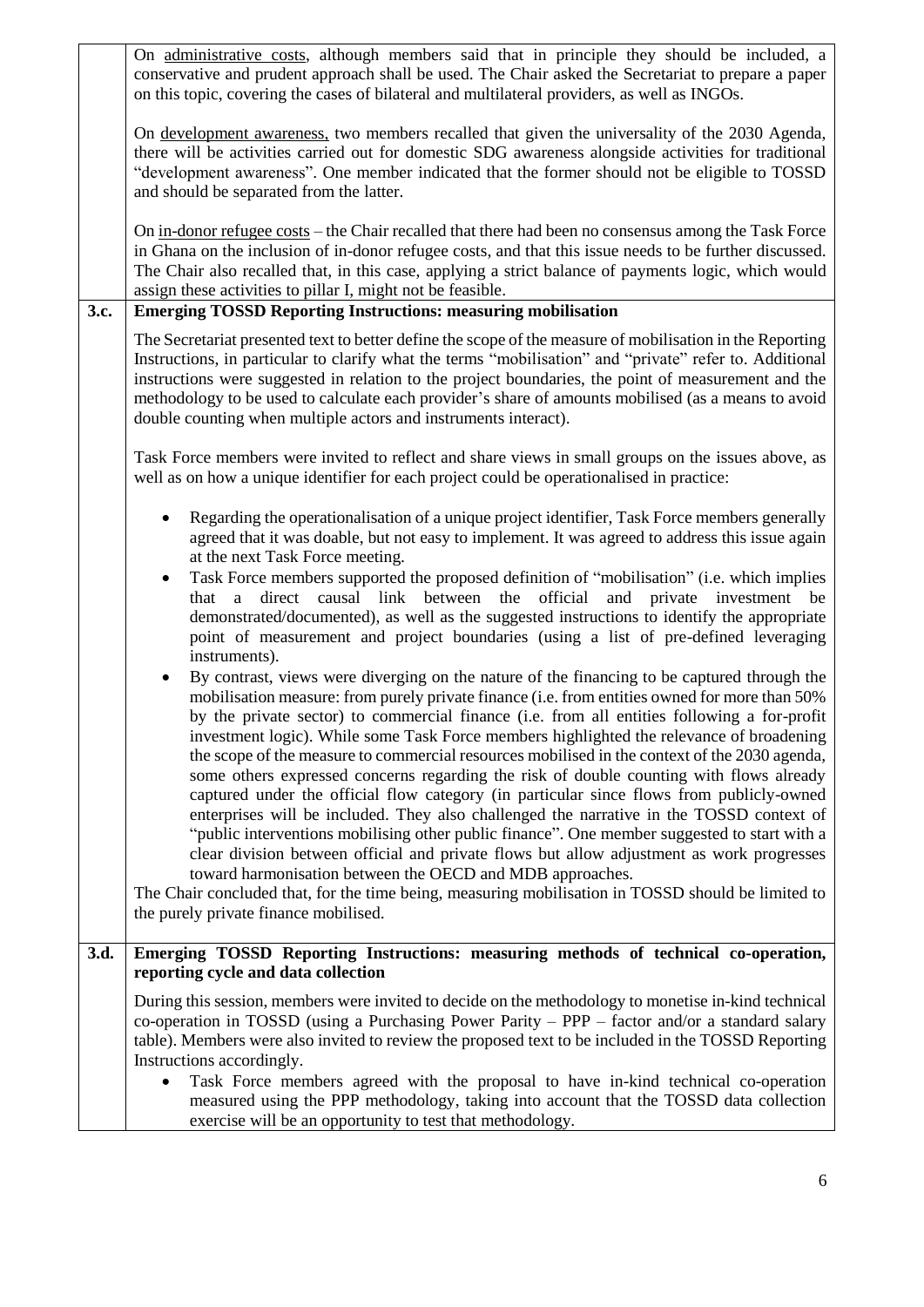|      | Task Force members also agreed with the principle of possibly revising the methodology,<br>$\bullet$<br>taking into account any methodology adopted, for example in the context of the Buenos Aires<br>Plan of Action (BAPA+40) process. A footnote to this effect was included in the TOSSD<br>Reporting Instructions.<br>It remains to be clarified which PPP factor should be used. A few members supported the idea<br>that the PPPs used by the OECD should be applied.<br>In the case of locally-hired experts, for which it had been proposed in previous meetings that<br>٠<br>the in-kind technical co-operation methodology should also be applied (to take into account<br>the fact that generally the price of the contract will tend to be lower than that of international<br>consultants), one member proposed to include in TOSSD only the price of the contract, as is<br>the case for international consultants, to measure financial flows as much as possible. The<br>proposal was agreed, supported by two other member countries and with no members<br>opposing.<br>The proposed text on the TOSSD Reporting Instructions presented for discussion was<br>$\bullet$<br>reviewed by members, modified and agreed upon, which will be reflected in the updated<br>version of the document. |
|------|-----------------------------------------------------------------------------------------------------------------------------------------------------------------------------------------------------------------------------------------------------------------------------------------------------------------------------------------------------------------------------------------------------------------------------------------------------------------------------------------------------------------------------------------------------------------------------------------------------------------------------------------------------------------------------------------------------------------------------------------------------------------------------------------------------------------------------------------------------------------------------------------------------------------------------------------------------------------------------------------------------------------------------------------------------------------------------------------------------------------------------------------------------------------------------------------------------------------------------------------------------------------------------------------------------------------|
| 3.e. | Emerging TOSSD Reporting Instructions: proposals arising from the TOSSD pilot in Nigeria,<br>Annex on TOSSD and ODA                                                                                                                                                                                                                                                                                                                                                                                                                                                                                                                                                                                                                                                                                                                                                                                                                                                                                                                                                                                                                                                                                                                                                                                             |
|      | Changes proposed following the TOSSD pilot in Nigeria were integrated as part of the review of the<br>Reporting Instructions (see item 9 bis. below).                                                                                                                                                                                                                                                                                                                                                                                                                                                                                                                                                                                                                                                                                                                                                                                                                                                                                                                                                                                                                                                                                                                                                           |
| 4.   | Presentation of preliminary conclusions of the Costa Rica Pilot                                                                                                                                                                                                                                                                                                                                                                                                                                                                                                                                                                                                                                                                                                                                                                                                                                                                                                                                                                                                                                                                                                                                                                                                                                                 |
|      | The representative from Costa Rica presented the main conclusions of the TOSSD pilot conducted in<br>Costa Rica from 22 October to 3 November 2018. The presentations included some suggestions from<br>the Costa Rican stakeholders for the TOSSD Reporting Instructions, the perspective of Costa Rica as<br>a provider of development co-operation and a light assessment of the country's capacity to collect,<br>collate and publish development finance data.                                                                                                                                                                                                                                                                                                                                                                                                                                                                                                                                                                                                                                                                                                                                                                                                                                             |
|      | Suggestions were made concerning the definition of Sustainable Development, such as developing a<br>methodology to exclude non-sustainable investments from TOSSD and remove "brown" ODA<br>investments from TOSSD. Costa Rican stakeholders supported the fact that TOSSD activities should<br>be linked to SDG targets (as goals were considered too vague), but found that this will not be enough<br>to operationalise TOSSD. In Costa Rica, sustainability is ensured by aligning activities with the<br>National Plan for Development and Public Investment, which has a very strong sustainability focus.<br>Costa Rican stakeholders also supported the idea of updating the framework to adapt it to a new post-<br>2030 Agenda and suggested establishing regional sustainability criteria for TOSSD and, if possible,<br>sub-regional criteria (e.g. Central America).                                                                                                                                                                                                                                                                                                                                                                                                                               |
|      | Other suggestions emerging from the TOSSD pilot on the framework were presented as follows:<br>Including a regional dimension in the second pillar or introducing a third regional pillar in<br>TOSSD.                                                                                                                                                                                                                                                                                                                                                                                                                                                                                                                                                                                                                                                                                                                                                                                                                                                                                                                                                                                                                                                                                                          |
|      | Minimising references to "developing countries" (which has a North-South connotation) and<br>$\bullet$<br>using "TOSSD-eligible countries" instead.<br>Having the OECD and other technical bodies compiling TOSSD data. CEPAL is considered<br>٠<br>as an appropriate body for Latin America and the Caribbean.                                                                                                                                                                                                                                                                                                                                                                                                                                                                                                                                                                                                                                                                                                                                                                                                                                                                                                                                                                                                 |
|      | Excluding from TOSSD: (i) Administrative costs of development co-operation offices based<br>$\bullet$<br>in Costa Rica; (ii) Contributions made with a mainly religious motivation e.g. Church<br>Reconstruction; (iii) Anti-terrorist activities.                                                                                                                                                                                                                                                                                                                                                                                                                                                                                                                                                                                                                                                                                                                                                                                                                                                                                                                                                                                                                                                              |
|      | Including in TOSSD: (i) Social and cultural programmes oriented towards development; (ii)<br>$\bullet$<br>Research activities, either in the provider country or elsewhere; (iii) Scholarships / imputed<br>students costs; (iv) Activities related to peace and security (e.g. peacekeeping operations); (v)<br>Refugees and migrants, in particular refugee and migrant costs incurred within the provider<br>country (Costa Rica does not maintain separate records for the care of refugees and migrants);<br>and (vi) Debt relief.                                                                                                                                                                                                                                                                                                                                                                                                                                                                                                                                                                                                                                                                                                                                                                         |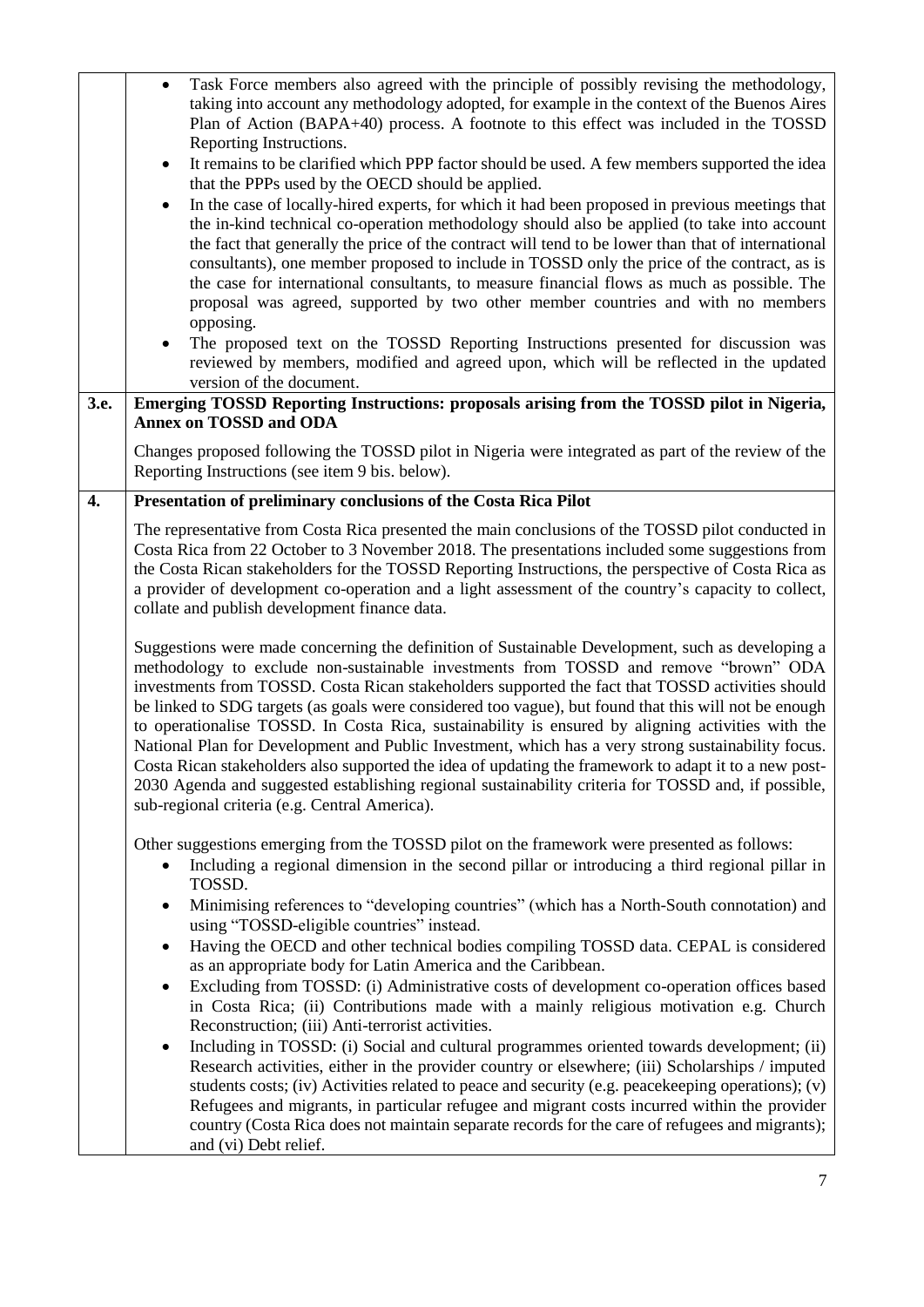Task Force members discussed some of the main elements as follows:

|    | Task Force members discussed some of the main elements as follows:                                                                                                                                                                                                                                                                                                                                                                                                                                                                                                                                                                                                                   |
|----|--------------------------------------------------------------------------------------------------------------------------------------------------------------------------------------------------------------------------------------------------------------------------------------------------------------------------------------------------------------------------------------------------------------------------------------------------------------------------------------------------------------------------------------------------------------------------------------------------------------------------------------------------------------------------------------|
|    | With regards to Costa Rica's suggestion of developing a methodology to remove non "green"                                                                                                                                                                                                                                                                                                                                                                                                                                                                                                                                                                                            |
|    | investments from TOSSD:                                                                                                                                                                                                                                                                                                                                                                                                                                                                                                                                                                                                                                                              |
|    | One member warned that it would be very difficult to draw the line on what a<br>$\circ$<br>"polluting" investment is and highlighted that sometimes countries can try to promote<br>sustainability through unsustainable activities.                                                                                                                                                                                                                                                                                                                                                                                                                                                 |
|    | Another member suggested including all activities (whether sustainable or not) and<br>$\circ$<br>flagging those which are not sustainable. This would make the measure more<br>comprehensive and would help understanding which percentage of investments are<br>sustainable, therefore enhancing accountability. Some members noted than<br>unsustainable investments do not fit with the agreed TOSSD definition so they should<br>rather be excluded from TOSSD, as including them could undermine the credibility<br>of TOSSD.                                                                                                                                                   |
|    | The Secretariat informed that the OECD Working Party on Development Finance<br>$\circ$<br>Statistics (which elaborates ODA-eligibility rules) had clearly stated that not all ODA<br>is sustainable.                                                                                                                                                                                                                                                                                                                                                                                                                                                                                 |
|    | One member warned against looking only at potential "unsustainable" sectoral codes<br>$\circ$<br>and suggested being careful with the wording on the TOSSD Reporting Instructions<br>and elaborating further safeguards.                                                                                                                                                                                                                                                                                                                                                                                                                                                             |
|    | One member expressed the idea that the eligibility is linked to reporting against a<br>$\circ$<br>target and that the assumption is that all targets have a connotation of sustainability.<br>SDG targets under goal 7 are permissive and include renewable and non-renewable<br>energy.                                                                                                                                                                                                                                                                                                                                                                                             |
|    | One member raised the question on who should decide whether an investment is<br>$\circ$<br>sustainable or not (should it be the provider or recipient country?). Members agreed<br>that the TOSSD custodian agency/agencies should be able to assess sustainability.<br>The co-Chair also expressed the necessity that Reporting Instructions be more explicit<br>about the definition of sustainability.                                                                                                                                                                                                                                                                            |
|    | On the exclusion of religiously motivated activities:                                                                                                                                                                                                                                                                                                                                                                                                                                                                                                                                                                                                                                |
|    | One member requested clarification on whether the issue arises from the motivation<br>$\circ$<br>of the activity or the activity itself and another member noted that many charities<br>conduct developmental (non-religious) activities, but have religious connotations.<br>One member noted that deconstructing the motivation of the provider might be<br>$\circ$<br>challenging.                                                                                                                                                                                                                                                                                                |
|    | The co-Chair proposed rather looking at the nature of the activity, for example<br>$\circ$<br>construction of religious buildings would not be TOSSD-eligible, but reconstruction<br>could be, if supporting culture or sustainable tourism.                                                                                                                                                                                                                                                                                                                                                                                                                                         |
|    | One member expressed that some anti-terrorist activities might be sustainable if they focus on<br>training, protecting lives and preventing attacks, and another member supported it. This is a<br>very complex topic and the TOSSD Secretariat will conduct a pilot study on peace and<br>security, which will provide insights for future discussions of the Task Force.                                                                                                                                                                                                                                                                                                           |
| 5. | <b>Delineation of TOSSD Pillar II</b>                                                                                                                                                                                                                                                                                                                                                                                                                                                                                                                                                                                                                                                |
|    | Based on the discussions at the fifth meeting of the Task Force in Ghana, the Secretariat had revised<br>the draft definition and eligibility criteria for pillar II. The Secretariat had also prepared a new version<br>of the decision tree, which was tested in group work.                                                                                                                                                                                                                                                                                                                                                                                                       |
|    | The usefulness of keeping the three terms "IPGs, global challenges and development enablers" in the<br>definition of TOSSD was discussed:                                                                                                                                                                                                                                                                                                                                                                                                                                                                                                                                            |
|    | Although some members questioned the relevance of including in Pillar II the terms "global"<br>challenges" (risk of including controversial issues which could pose acceptability problems at<br>the UN) and "development enablers" (which was considered as being mostly covered in Pillar<br>I), the Task Force decided to adopt an inclusive approach and keep the three terms in the<br>definition. Members expressed the view that the definition of pillar II should not exclude a<br>priori areas that could be relevant for the SDGs. The usefulness of adopting a broad approach<br>was also supported by Mr. Andrew Rogerson, who explained that the term "IPGs" would not |
|    | cover some important global challenges, such as non-communicable diseases.                                                                                                                                                                                                                                                                                                                                                                                                                                                                                                                                                                                                           |
|    | 8                                                                                                                                                                                                                                                                                                                                                                                                                                                                                                                                                                                                                                                                                    |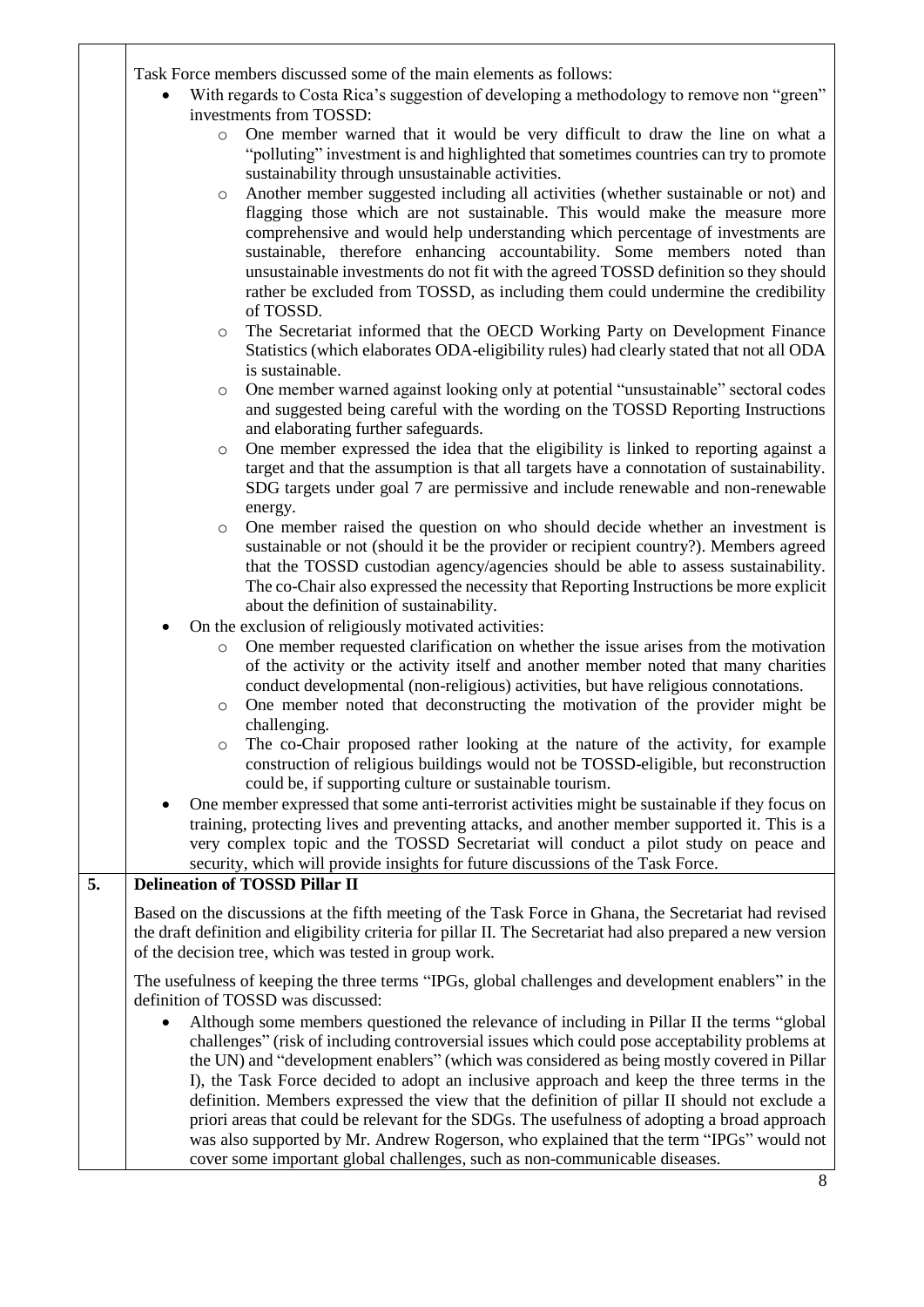| It could be envisaged to have a flag for IPGs and development enablers in Pillar I to show that |
|-------------------------------------------------------------------------------------------------|
| support to IPGs can also take place in TOSSD-eligible countries. Several members also voiced    |
| the importance that the system allows to present a total picture of support to IPGs.            |

- It was also decided to reflect in the title of Pillar II its non-cross-border characteristic.
- Regarding the listing of IPGs and development enablers, one member considered that it creates confusion as it duplicates topics already included in the SDGs.

In previous meetings, Task Force members stressed the importance that Pillar II be linked to/or focused on TOSSD-eligible countries. In this regard, members discussed the criteria proposed by the Secretariat, which were based on the notions of "direct benefits" and international co-operation:

- TF members were not satisfied by the term "direct benefits" as its meaning was perceived as not sufficiently clear. The Secretariat clarified that what was meant by "direct benefits" to TOSSD-eligible countries was benefit provided "only to" TOSSD-eligible countries.
- Several members felt that the proposed criteria were too restrictive and that the coverage of Pillar II should be as broad as possible and track total support to IPGs and global challenges without necessarily introducing a focus on TOSSD-eligible countries. The example of climate finance in provider countries was cited. Some members suggested to replace "only benefit to" by "substantially benefit to".
- Members also requested to clarify what would be the minimum share of TOSSD-eligible countries membership in a multilateral organisation for considering that its activities are implemented in co-operation with these countries.
- Several members also suggested adding the term "potential" to "benefits" as many SDGrelevant activities do not necessarily translate into actual benefit in terms of impact (e.g. health research which involves considerable uncertainty).

The Task Force also discussed the delineation between Pillar I and Pillar II based on a new definition of "cross-border flows" and a decision tree proposed by the Secretariat:

- Members deemed that the concept of jurisdiction was not appropriate in the context of TOSSD and decided to not include it in the definition of Pillar I.
- Task Force members agreed with the proposed decision tree but requested to remove the exception for research.
- Regarding the concept of IPGs, several members questioned the relevance of including in Pillar II support to IPGs that benefit only a small number of countries. A few other members were strongly in favour of it.

The Task Force co-Chair concluded the session by inviting members to further reflect on the definition and eligibility criteria as they are proposed today, in particular the issue of benefit to TOSSD-eligible countries and the case of IPGs that benefit a small number of countries.

| 6. | <b>TOSSD</b> data survey (cancelled)                                                                                                                                                                                                                                                                                                                                                                                                                                                                          |
|----|---------------------------------------------------------------------------------------------------------------------------------------------------------------------------------------------------------------------------------------------------------------------------------------------------------------------------------------------------------------------------------------------------------------------------------------------------------------------------------------------------------------|
|    | Due to time constraints, this session could not be held during the meeting in Stockholm. The<br>Questionnaire for the Survey will be presented to the TF at its next meeting.                                                                                                                                                                                                                                                                                                                                 |
| 7. | <b>TOSSD</b> communication: FAQs (cancelled)                                                                                                                                                                                                                                                                                                                                                                                                                                                                  |
|    | Due to time constraints, this session could not be held during the meeting in Stockholm. Improvements<br>to the FAQs will be discussed at future meetings of the Task Force.                                                                                                                                                                                                                                                                                                                                  |
| 8. | Pillar II topics: Focus on research as a global public good                                                                                                                                                                                                                                                                                                                                                                                                                                                   |
|    | Mr. Andrew Rogerson, Senior Research Associate at the Overseas Development Institute (ODI)<br>presented a draft paper entitled "Counting expenditure on global public goods by, and within,<br>advanced and emerging countries: using Health Research and Development as an illustration". The<br>paper examined the main patterns of such expenditure, and the main forms of official support for it,<br>and suggested some pragmatic guidelines for possible inclusion in TOSSD Pillar II or Pillar I. Task |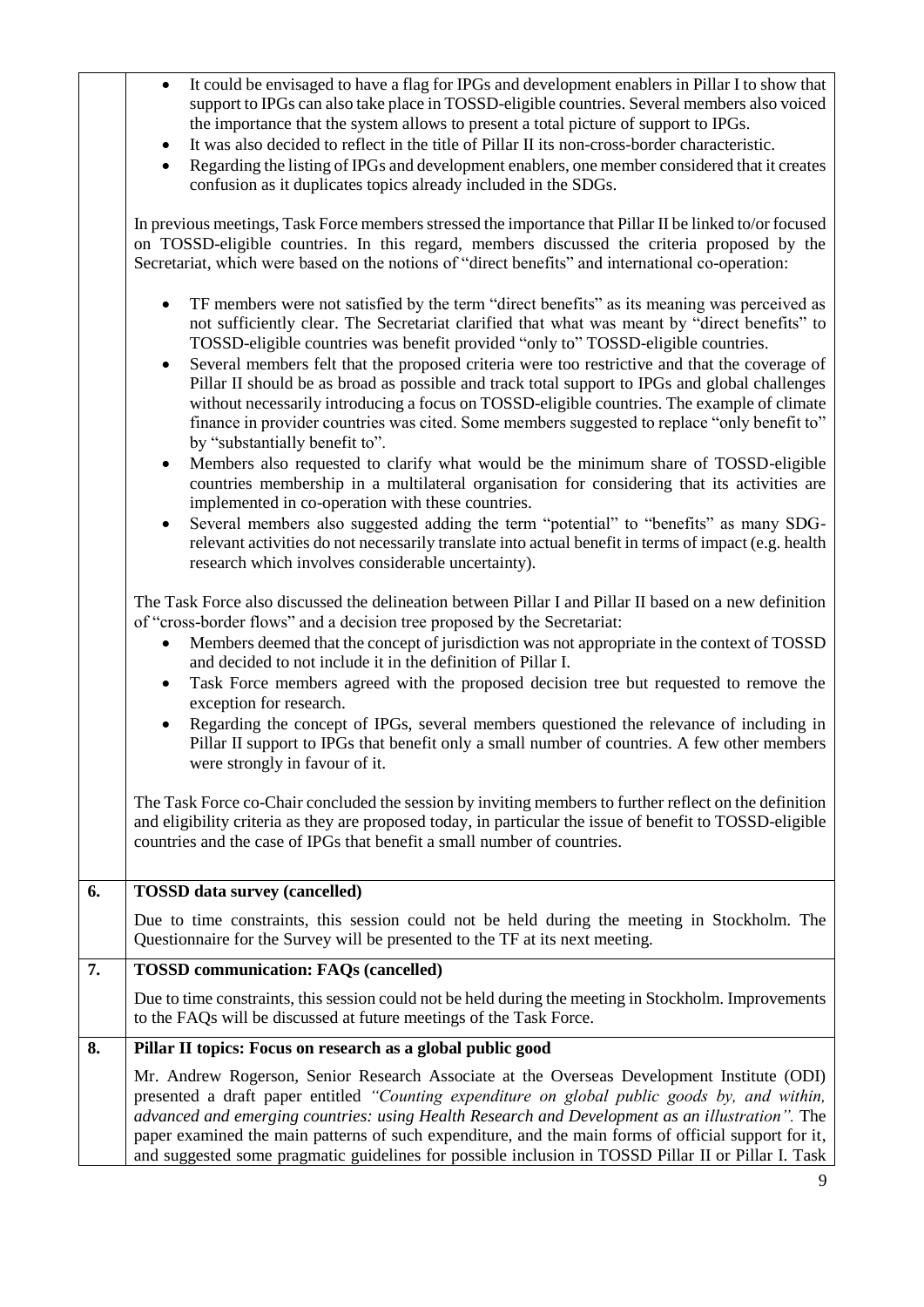|                  | Force members were invited to discuss the findings presented in the paper and how they might relate<br>to other GPGs.                                                                                                                                                                                                                                                                                                                                                                                                                                                                                                                                                                                         |
|------------------|---------------------------------------------------------------------------------------------------------------------------------------------------------------------------------------------------------------------------------------------------------------------------------------------------------------------------------------------------------------------------------------------------------------------------------------------------------------------------------------------------------------------------------------------------------------------------------------------------------------------------------------------------------------------------------------------------------------|
|                  | Regarding the definition of Pillar II, Mr. Andrew Rogerson recommended keeping the term "global<br>challenges" as it covers areas which are not covered by the concept of IPGs. He cited the example of<br>non-communicable diseases.                                                                                                                                                                                                                                                                                                                                                                                                                                                                         |
|                  | Regarding the issue of linking Pillar II to TOSSD-eligible countries, Mr. Andrew Rogerson advised<br>against trying to measure the extent to which activities benefit TOSSD-eligible countries and rather<br>adopt an inclusive approach by covering all activities that support IPGs. As regards the specific criteria<br>proposed by the Secretariat, he shared the idea that it would be more appropriate to refer to<br>"significant" (rather than "overwhelming" or "exclusive") benefit to developing countries. He further<br>noted that the second criterion, based on "international co-operation" might be broad enough, as there<br>is often an element of international co-operation in research. |
|                  | Some members raised concerns regarding the acceptability by the international community of TOSSD<br>if the measure adopts a very extensive approach to supporting IPGs, global challenges and<br>development enablers. It would also pose the risk of including very controversial areas. The example<br>of peace and security was cited where this approach would cover research in peace and security or<br>activities to combat terrorism.                                                                                                                                                                                                                                                                 |
|                  | Some members raised the issue of patents in research, which makes it excludable (and as such an<br>impure public good). Mr. Andrew Rogerson noted than Intellectual Property Rights are responses to<br>market failures, but acknowledged that this is a real issue as there are often conditions associated with<br>the use of technology.                                                                                                                                                                                                                                                                                                                                                                   |
|                  | Regarding the issue of tax-based official support, members recommended not including this in TOSSD<br>as the aim was to measure financial support/flows.                                                                                                                                                                                                                                                                                                                                                                                                                                                                                                                                                      |
|                  |                                                                                                                                                                                                                                                                                                                                                                                                                                                                                                                                                                                                                                                                                                               |
| 9.               | Pillar II topics: Focus on peace and security as a global/regional public good (cancelled)                                                                                                                                                                                                                                                                                                                                                                                                                                                                                                                                                                                                                    |
|                  | Due to time constraints, this session could not be held during the meeting in Stockholm. TF members<br>would be invited to comment on the document in writing.                                                                                                                                                                                                                                                                                                                                                                                                                                                                                                                                                |
| $\boldsymbol{9}$ | <b>New Item: Review of Emerging TOSSD Reporting Instructions</b>                                                                                                                                                                                                                                                                                                                                                                                                                                                                                                                                                                                                                                              |
| bis.             | The TF went through the Reporting Instructions page by page. The main elements discussed were the<br>following (when new text is proposed in the points below, it will be proposed in "Version 1.2 as<br>validated by the Task Force"):                                                                                                                                                                                                                                                                                                                                                                                                                                                                       |
|                  | A footnote specifying the regional standards that apply was agreed (paragraph 3 - page 4).<br>In paragraph 13, the term "Public Sector corporations" was retained to reflect the comment<br>$\bullet$<br>from the Nigeria pilot that the term "state-owned" corporations might be confusing for<br>countries that are divided in "states".<br>A revised title of pillar II in figure 1 will be proposed to reflect the discussions held in<br>٠                                                                                                                                                                                                                                                               |
|                  | Stockholm.<br>On levels of aggregation, paragraph 19 was updated and more precise text to determine the<br>$\bullet$<br>cases were aggregation is permitted was approved in the first paragraph of section 4.2.<br>New text was agreed for section 1.3.6 on the "SDG Focus and Sector".<br>$\bullet$<br>A source was added for the text on triangular co-operation.<br>٠                                                                                                                                                                                                                                                                                                                                      |